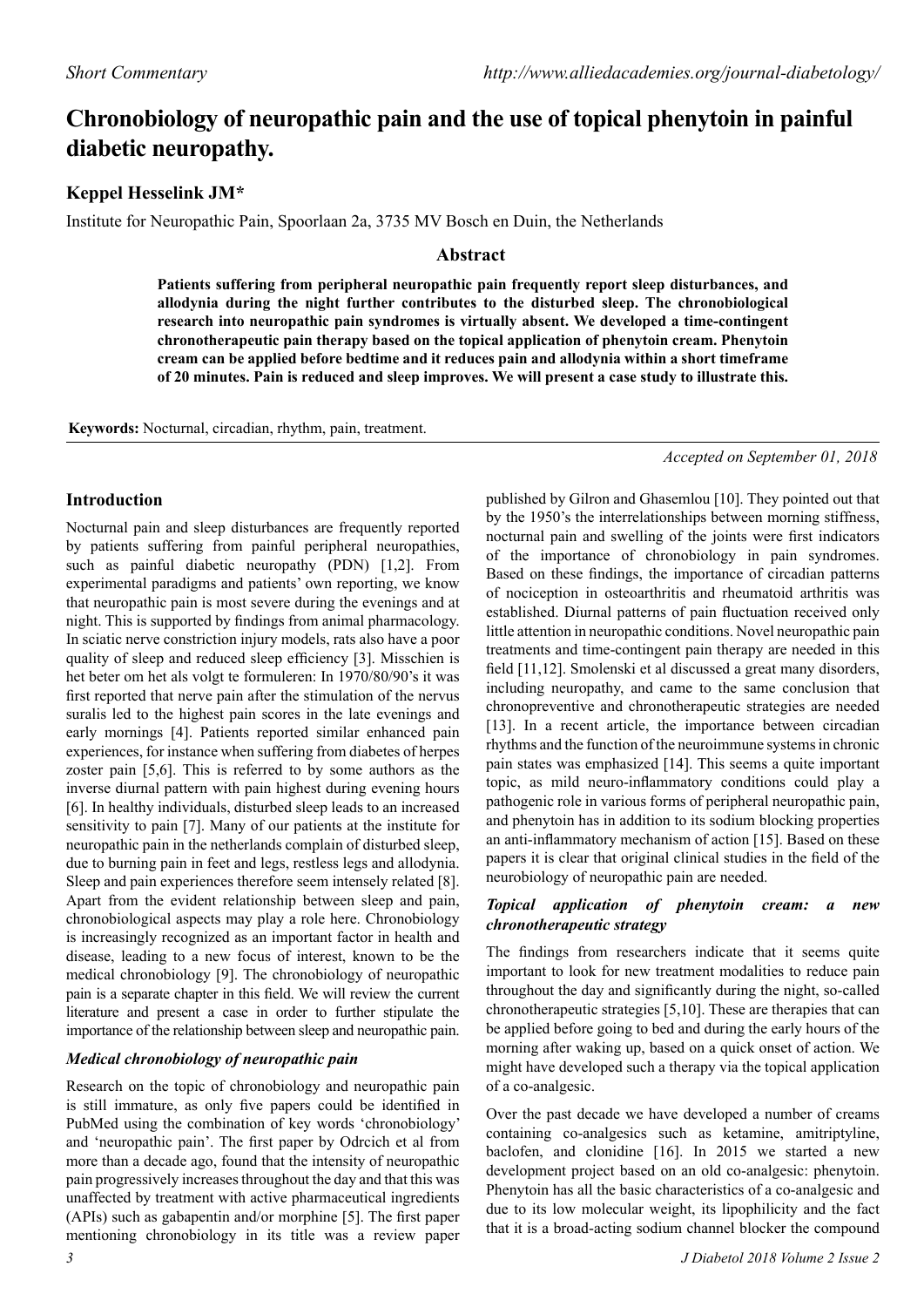*Citation: Keppel Hesselink JM. Chronobiology of neuropathic pain and the use of topical phenytoin in painful diabetic neuropathy. J Diabetol. 2018;2(2):3-5* 

is suited to be compounded in a cream [17]. We have developed a topical formulation containing 5%, 10%, 15% and 20% phenytoin and believe that this cream can bring fast relief, within 20 minutes, as well as during the night [18].

In a cohort of 70 patients we recently reported that the onset of action for both 5% and 10% phenytoin cream was around 15 minutes after application, while the duration of effect was around 5 hours for the 5% cream and around 9 hours for 10% phenytoin cream [19]. Most of our patients report that after applying the cream before bedtime, they do not wake-up again due to pain. To illustrate this, we will present a short case of a patient reporting a considerable relief of sleep disturbances after the use of topically applied phenytoin 10% cream. Based on this case we suggest that topical phenytoin seems to be a chronotherapeutic strategy.

#### **Case Presentation**

A 63-year-old male patient was diagnosed by the neurologist as suffering from a 'very disabling small fiber neuropathy'. Pregabalin 525 mg daily and oxycodone 10 mg as needed did not reduce the pain sufficiently enough, and the mean pain score on the 11-point NRS was 8-9. We prescribed phenytoin 10% cream, and the amount per application used by the patient was high: one tube of 30 grams of phenytoin 10% cream was used in a 4-5 day period, thus he used 6.7 grams cream daily, corresponding to 670 mg phenytoin applied on the intact skin. For safety purposes, we analyzed the level of phenytoin in the blood, 25 days after application daily of the cream, and the last application before plasma sampling was 2.5 hours in order to measure at the hypothized T-max time. The plasma level of phenytoin was below the limit of detection. This finding was duplicated in 15 other patients at our clinic, demonstrating that phenytoin has an intradermal mechanism of action and does not act via blood distribution.

The patient reported a fast onset of analgesia; around 10 minutes after application of the cream he reported a clinical relevant reduction of pain of around 60% to 70%. After some months of using the cream the patient reported that pain would reduce approximately 5/10 minutes following application. The painreducing effect lasted for nearly a full day, so he rarely applied the cream twice a day. He reported a significant reduction of his sleep disturbances; his sleep quality improved 60/70% and most of the nights he did not reawaken due to pain.

#### **Discussion**

This case demonstrated the value of applied phenytoin cream before sleep, its quick action of onset within 10 minutes after application and the impact of reducing the pain on the sleep quality of this patient. Liu and Wood stated that studying the peripheral nervous system is an important step in developing an understanding of pain mechanisms for identifying new analgesic drug targets [20]. They also indicated that sodium channel blockers targeting sodium channels at the periphery, among them Nav1.7, Nav1.8, and Nav1.9, could potentially reduce the side effect profile of systemic administered analgesics. Clearly, as we pointed out, post-translational modifications on sodium channels occur in diabetes, which are especially relevant for the nociceptors and the small nerve fibers in the skin [21]. Topically

applied phenytoin cream blocks sodium channels, among them Nav1.7, Nav1.8, and Nav1.9, could therefore be of more use than the recently developed highly selective sodium channel blockers that, for instance, only block the Nav1.7 channel [22,23]. In our first case series of patients suffering from PDN among other symptoms, we presented an important fact further supporting the efficacy of phenytoin cream in these patients. The first being that the onset of action is within a 20 minutes' frame, and the second is that the duration of action for 10% phenytoin cream is around twice the duration of action of the tested 5% cream [19]. In some cases of a partial response, higher concentrations up to 30% could even bring more analgesia, around 8 hours [24]. A duration of action of around 8 hours and an expedited onset of action is especially relevant for patients suffering from nocturnal pains [25]. Furthermore, in elderly patients suffering from burning pain, phenytoin cream can be of great use and many of our patients suffering from PDN and secondary sleep disorders complain of such pains [26]. For instance we have seen a patient suffering from PDN, with the pain characteristics of burning, tingling, and pins and needles, all in the same area as the numbness. He scored his pain as 8 on the NRS. The most intense pain was reported at night, with a pain score of 9-10 on the NRS, and the patient was unable to sleep. We prescribed phenytoin 10% cream, applied to both feet: the onset of action was 5 minutes and pain was reduced to an NRS score of 3, while the duration of analgesic effect was 8 hours. After applying the phenytoin 10% cream, he reported that he was able to sleep again and that the pain was considerably less. It therefore seems that phenytoin cream might become a valuable new therapeutic option for patients suffering from PDN, and the cream also helps to improve pain-impaired sleep. We have started the preparation of phase III studies after consultation with the Dutch Medicines Evaluation Board.

#### **References**

- 1. Brod M, Pohlman B, Blum SI, et al. Burden of illness of diabetic peripheral neuropathic pain: A qualitative study. Patient. 2015;8:339-48.
- 2. Hwang S, Van Nooten F, Wells T, et al. Neuropathic pain: A patient-centered approach to measuring outcomes. Health Expect. 2018;15.
- 3. Andersen ML, Tufik S. Sleep patterns over 21-day period in rats with chronic constriction of sciatic nerve. Brain Res. 2003;984:84-92.
- 4. Labrecque G, Vanier MC. Biological rhythms in pain and in the effects of opioid analgesics. Pharmacol Ther. 1995;68:129-47.
- 5. Odrcich M, Bailey JM, Cahill CM, et al. Chronobiological characteristics of painful diabetic neuropathy and postherpetic neuralgia: Diurnal pain variation and effects of analgesic therapy. Pain. 2006;120:207-12.
- 6. Gilron I, Bailey JM, Vandenkerkh EG. Chronobiological characteristics of neuropathic pain: Clinical predictors of diurnal pain rhythmicity. Clin J Pain. 2013;29:755-9.
- 7. Kundermann B, Krieg JC, Schreiber W, et al. The effect of sleep deprivation on pain. Pain Res Manag. 2004;9(1):25-32.